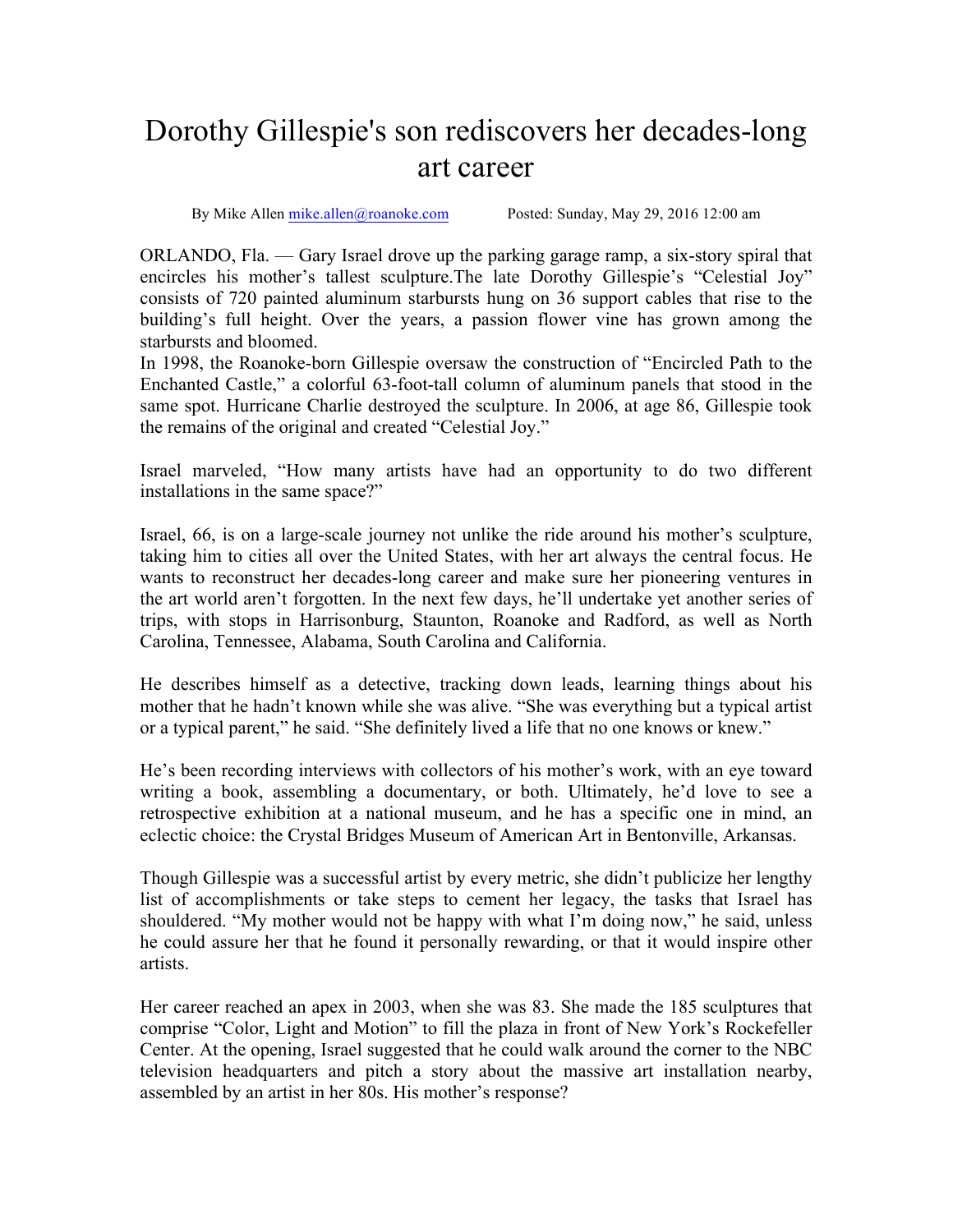"She cursed me out," he said. "In a way, I'm glad she said no." If not for her aversion to publicity, "I wouldn't be on this journey."

After driving thousands of miles to at least 45 different cities, he said, "I am beginning to realize not only how much my mother accomplished in her lifetime but more importantly how many lives she touched."

## **Enough career for two people**

The most recent issue of Woman's Art Journal used an overview of Gillespie's career as its cover story, written by Steve Arbury, director of the Radford University Art Museum, which holds about 90 of her artworks in its permanent collection. Israel aided the research for the article.

"At a time when women artists struggled to come into their own, Dorothy Gillespie forged a career that was independent, innovative, and individual," Arbury wrote.

For Israel, cataloging his mother's work poses a daunting task, even though she kept meticulous records of her sales in her New York studio. His labors have involved digging through decades of her career, back to 1939, when she was 19. She produced thousands of pieces.

"She was probably as prolific as anyone I've ever heard of," he said. "For her, art was  $24/7$  "

A 1938 graduate of Jefferson High School in Roanoke, Gillespie defied her parents' wishes when she chose to enroll in the Maryland Institute College of Art rather than train to become a teacher. She had known since she was a child that she wanted to become an artist, but Roanoke afforded no opportunities for her to pursue that goal.

She moved to New York and plunged into the art scene there. She also met her future husband, Bernard Israel. Together they operated a night club in Greenwich Village, where her paintings were displayed on the walls. Gillespie didn't take her husband's last name when they married in 1947, a rare choice at that time in history.

The couple moved to Miami, Florida, with their three young children, and there, Gillespie's art career flourished. "She was so well-known that she would be stopped on the street," Israel said.

Yet, when he was 13, his family moved back to New York, in the midst of the school year. Israel recalled being upset by the decision, but his mother, who sought new artistic challenges, had no regrets. "Here's a person whose every decision turned out right in her mind," he said. "She lived a life doing exactly what she wanted to do."

Gillespie numbered among her acquaintances such art-world luminaries as Jackson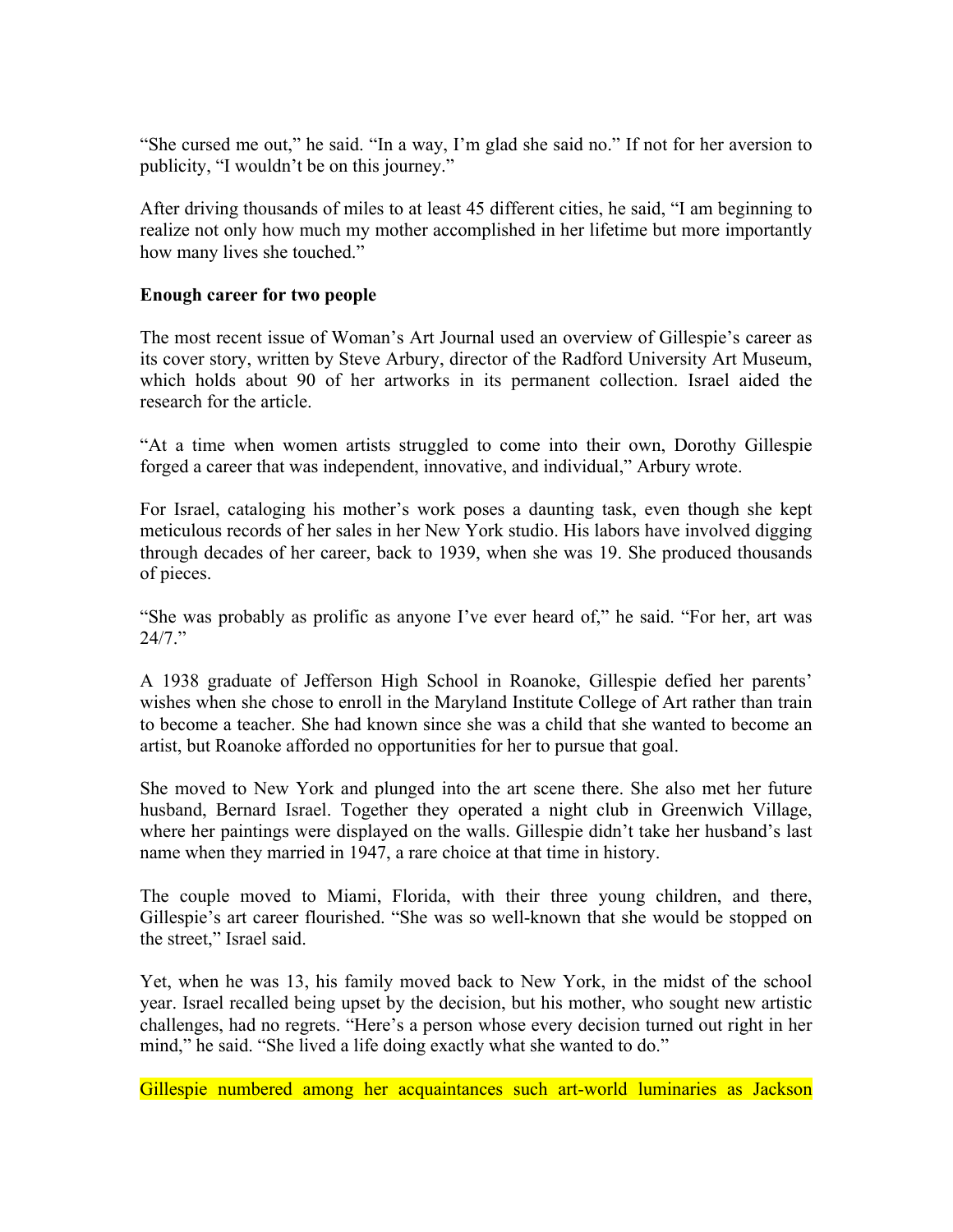Pollock, Lee Krasner, Alice Neel, Louise Nevelson and Georgia O'Keeffe. "She had amazing stories that unfortunately are gone," her son said.

During the 1960s, she built multimedia art installations that made political statements, such as 1965's "Made in the USA," that used blinking colored lights, mirrors, shadow boxes, rotating figures and tape recordings to convey a chaotic look at American commercial fads. The floor was strewn with real dollar bills, which visitors assumed were fake.

She took a leadership role in the Women's Interart Center in [New York's] Hell's Kitchen, which was devoted to supporting female artists across different disciplines. She maintained a studio in the same building.

"She was a very complex person, not just that artist who became a sculptor," Israel said. "She was an educator, a lecturer." A far-flung traveler, she went on archaeological digs in Egypt, Greece and Italy, while her production of art never seemed to abate. "I sometimes wonder, were there two of her?"

In 1987, Birmingham-Southern College in Alabama honored Gillespie at a gala celebrating the careers of "Legendary Women." Others who were celebrated included "60 Minutes" reporter Lesley Stahl, magazine publisher Anne Sutherland Fuchs and singer and actress Dinah Shore. In his mother's records, Israel discovered thank you notes from the other honorees for small sculptures she gave to each of them.

## **Amazing life, amazing death**

Gillespie became best known for the aluminum sculptures she started to produce at the end of the 1970s. She would paint sheets of the metal, cut them into strips and connect the strips together to resemble cascades or starbursts of bright colored ribbon. The New York Times once summarized her work as "topsy-turvy, merrymaking fantasy," and in another review declared, "The artist's exuberant sculptures of colorful aluminum strips have earned her an international reputation."

Examples of her art shimmer and glisten in prominent Roanoke locales, such as the Center in the Square atrium, the Jefferson Center lobby and entrances to the Carilion Institute for Orthopaedics and Neurosciences and to the Historic Roanoke City Market.

Her sculptures are also quite prominent in Orlando. If you live there and have an eye for art, "it's very difficult not to notice Dorothy," said Alice McLaughlin, a Venezuela-born art merchant and host of the reality show "Frames & Fortune," which has aired on Spanish language networks.

In Orlando, Israel visited a Neiman Marcus luxury department store, where a black and white starburst by Gillespie adorned the sales floor, part of the corporation's official art collection.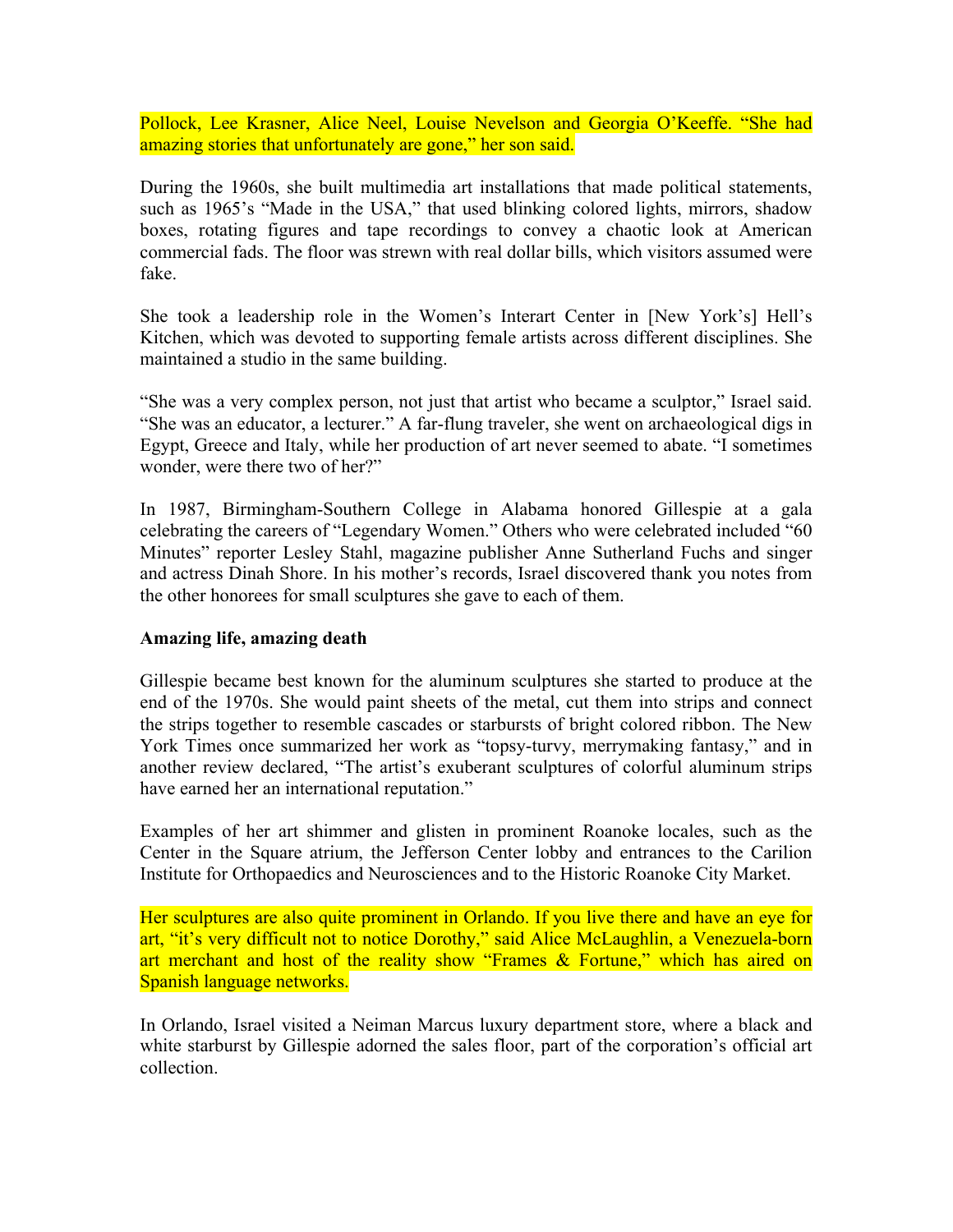McLaughlin cited Gillespie's presence in corporate collections as evidence of her chops. Personally, she admires everything about the sculptures, visions realized with "good technique, good balance, good craftsmanship."

She met Gillespie toward the end of the sculptor's life, and reached out to Israel after his mother's death. She encouraged him to use a GoPro camera to film his meetings with collectors, with an eye toward creating a documentary from the footage.

He imagines the film could be called "Connect the Dots." His mother went by Dot, he said, adding that she was sometimes called "The Wizard of Art," a play on Dorothy.

Israel describes his mother's last days with a mixture of admiration and bewilderment. At 92, by all accounts in great health, she began to refuse food. Even her death took place on her terms.

"Her life was amazing and her death was, too," he said.

## **Preserving a legacy**

There's a common saw that an artist's works increase in value after his or her death, reinforced by tales of paintings by the likes of Vincent Van Gogh, Pablo Picasso and Jackson Pollock selling for hundreds of millions of dollars at auction.

But for most artists and their families, the reality is quite different, Israel said, especially if the artist was a woman. "The art world is a man's world."

Though he's not an artist, Israel has had an eclectic career in his own right. He was once a tennis instructor to the likes of "60 Minutes" reporters Mike Wallace and Morley Safer. In 1986, he changed careers to become a teacher at Morris High School in the Bronx, where he founded an award-winning robotics team. Even though he retired in 2006, he still coaches the team.

Since the year his mother died, he's also been president of the Dorothy M. Gillespie Foundation in New York. His sister Dorien Bietz and brother Richard Israel are on the board of directors.

When he visits with collectors, he explains what his plans are to preserve his mother's legacy, and asks if they will be willing to loan their pieces out for retrospective exhibitions.

"Many times, no one has seen these pieces," he said.

At the same time, he looks for places to donate his mother's art, such as medical facilities. A children's hospital in New York City's Bronx borough will get six starbursts. The piece at the new Carilion orthopedics clinic is another such donation.